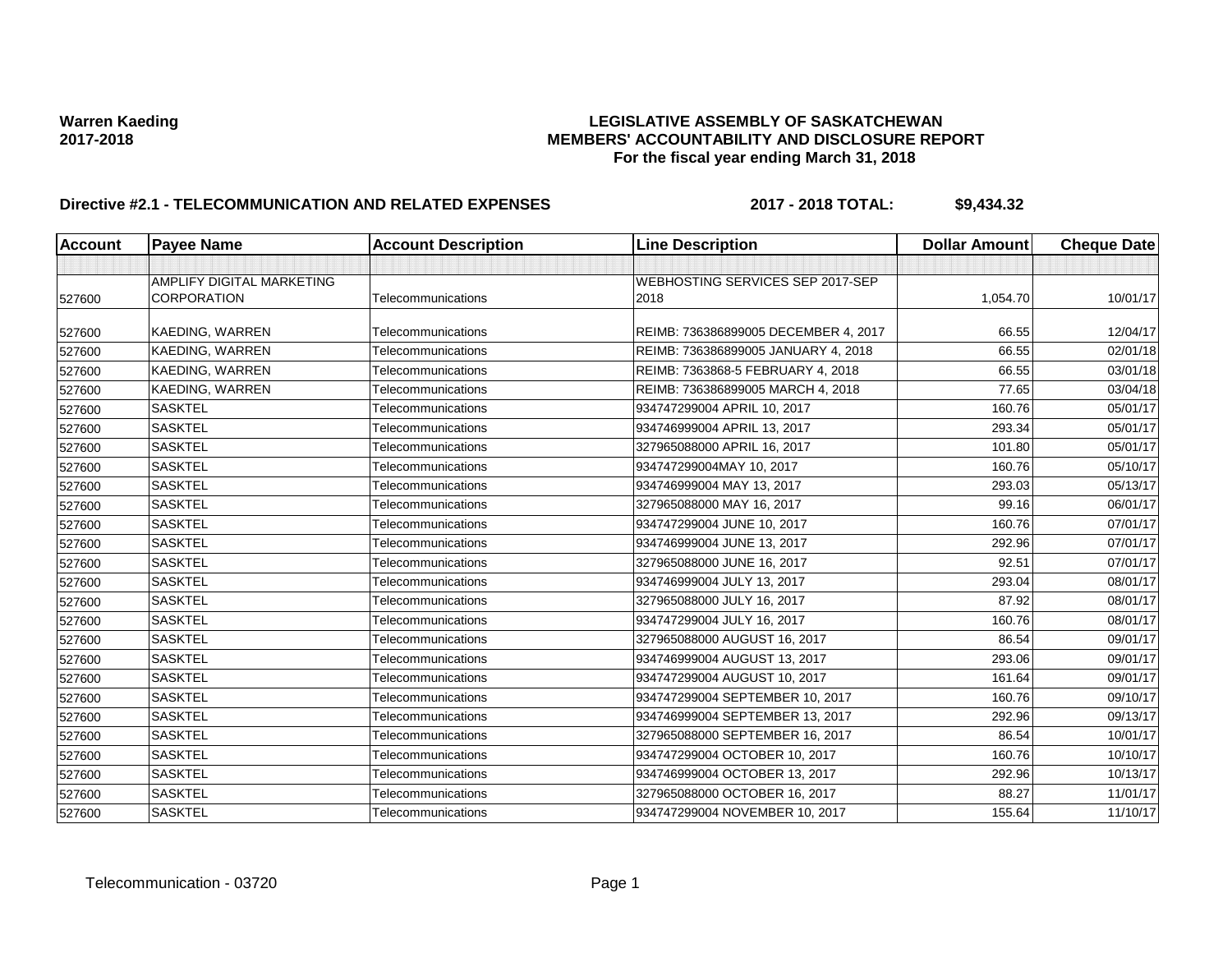# Warren Kaeding<br>LEGISLATIVE ASSEMBLY OF SASKATCHEWAN<br>MEMBERS' ACCOUNTABILITY AND DISCLOSURE REF **2017-2018 MEMBERS' ACCOUNTABILITY AND DISCLOSURE REPORT For the fiscal year ending March 31, 2018**

# **Directive #2.1 - TELECOMMUNICATION AND RELATED EXPENSES 2017 - 2018 TOTAL: \$9,434.32**

| <b>Account</b> | <b>Payee Name</b> | <b>Account Description</b>    | <b>Line Description</b>         | <b>Dollar Amount</b> | <b>Cheque Date</b> |
|----------------|-------------------|-------------------------------|---------------------------------|----------------------|--------------------|
|                |                   |                               |                                 |                      |                    |
| 527600         | <b>SASKTEL</b>    | Telecommunications            | 934746999004 NOVEMBER 13, 2017  | 292.96               | 11/13/17           |
| 527600         | <b>SASKTEL</b>    | Telecommunications            | 327965088000 NOVEMBER 16, 2017  | 88.27                | 11/16/17           |
| 527600         | <b>SASKTEL</b>    | Telecommunications            | 327965088000 DECEMBER 16, 2017  | 86.54                | 01/01/18           |
| 527600         | <b>SASKTEL</b>    | Telecommunications            | 934746999004 DECEMBER 13, 2017  | 292.96               | 01/01/18           |
| 527600         | <b>SASKTEL</b>    | Telecommunications            | 934747299004 DECEMBER 10, 2017  | 156.52               | 01/01/18           |
| 527600         | <b>SASKTEL</b>    | Telecommunications            | 934747299004 JANUARY 10, 2018   | 156.73               | 01/10/18           |
| 527600         | <b>SASKTEL</b>    | Telecommunications            | 934746999004 JANUARY 13, 2018   | 293.17               | 01/13/18           |
| 527600         | <b>SASKTEL</b>    | Telecommunications            | 327965088000 JANUARY 16, 2018   | 87.22                | 01/16/18           |
| 527600         | <b>SASKTEL</b>    | Telecommunications            | 934747299004 FEBRUARY 10, 2018  | 157.20               | 03/01/18           |
| 527600         | <b>SASKTEL</b>    | Telecommunications            | 327965088000 FEBRUARY 16, 2018  | 87.22                | 03/01/18           |
| 527600         | <b>SASKTEL</b>    | Telecommunications            | 934746999004 FEBRUARY 13, 2018  | 293.30               | 03/01/18           |
| 527600         | <b>SASKTEL</b>    | Telecommunications            | 934747299004 MARCH 10, 2018     | 157.20               | 03/10/18           |
| 527600         | <b>SASKTEL</b>    | Telecommunications            | 934746999004 MARCH 13, 2018     | 293.50               | 03/13/18           |
| 530600         | <b>SASKTEL</b>    | Placement - Tender Ads        | 934747299004 APRIL 10, 2017     | 140.30               | 05/01/17           |
| 530600         | <b>SASKTEL</b>    | Placement - Tender Ads        | 934747299004MAY 10, 2017        | 140.30               | 05/10/17           |
| 530600         | <b>SASKTEL</b>    | Placement - Tender Ads        | 934747299004 JUNE 10, 2017      | 140.30               | 07/01/17           |
| 530600         | <b>SASKTEL</b>    | Placement - Tender Ads        | 934747299004 JULY 16, 2017      | 140.30               | 08/01/17           |
| 530600         | <b>SASKTEL</b>    | Placement - Tender Ads        | 934747299004 AUGUST 10, 2017    | 140.30               | 09/01/17           |
| 530600         | <b>SASKTEL</b>    | <b>Placement - Tender Ads</b> | 934747299004 SEPTEMBER 10, 2017 | 140.30               | 09/10/17           |
| 530600         | <b>SASKTEL</b>    | <b>Placement - Tender Ads</b> | 934747299004 OCTOBER 10, 2017   | 140.30               | 10/10/17           |
| 530600         | <b>SASKTEL</b>    | Placement - Tender Ads        | 934747299004 NOVEMBER 10, 2017  | 140.30               | 11/10/17           |
| 530600         | <b>SASKTEL</b>    | <b>Placement - Tender Ads</b> | 934747299004 DECEMBER 10, 2017  | 140.30               | 01/01/18           |
| 530600         | <b>SASKTEL</b>    | Placement - Tender Ads        | 934747299004 JANUARY 10, 2018   | 140.30               | 01/10/18           |
| 530600         | <b>SASKTEL</b>    | Placement - Tender Ads        | 934747299004 FEBRUARY 10, 2018  | 140.30               | 03/01/18           |
| 530600         | <b>SASKTEL</b>    | <b>Placement - Tender Ads</b> | 934747299004 MARCH 10, 2018     | 140.30               | 03/10/18           |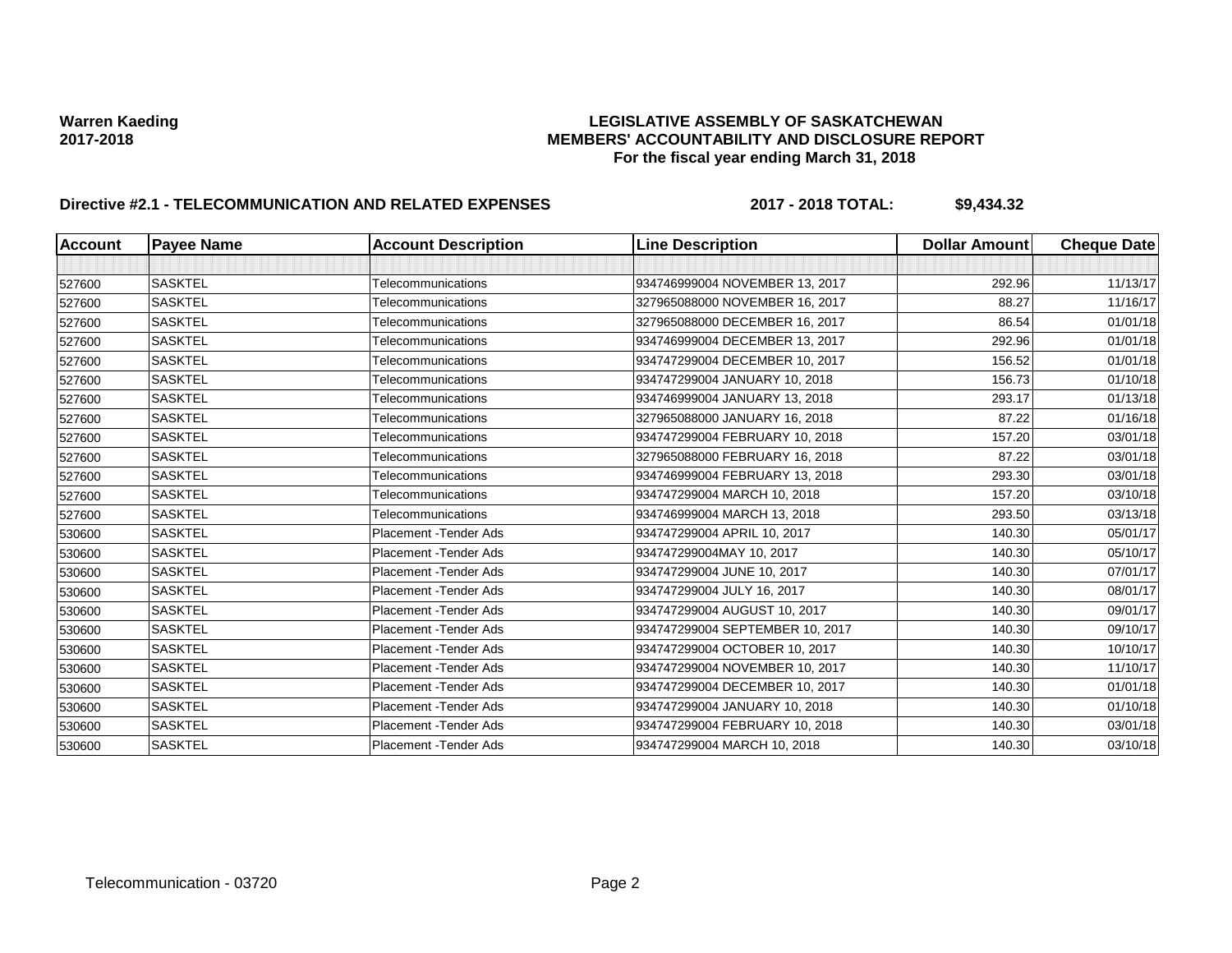### **LEGISLATIVE ASSEMBLY OF SASKATCHEWAN MEMBERS' ACCOUNTABILITY AND DISCLOSURE REPORT For the fiscal year ending March 31, 2018**

## **Directive #3.1 - MLA TRAVEL AND LIVING EXPENSES 2017 - 2018 TOTAL: \$40,904.67**

| <b>Account</b> | <b>Payee Name</b>      | <b>Account Description</b>  | <b>Line Description</b>         | <b>Dollar Amount</b> | <b>Cheque Date</b> |
|----------------|------------------------|-----------------------------|---------------------------------|----------------------|--------------------|
|                |                        |                             |                                 |                      |                    |
| 541900         | KAEDING, WARREN        | Elected Rep - Travel        | MLA TRAVEL APRIL 3 - 21, 2017   | 1,652.90             | 04/24/17           |
|                |                        |                             | APRIL 2017 MLA REGINA           |                      |                    |
| 541900         | KAEDING, WARREN        | Elected Rep - Travel        | <b>ACCOMMODATIONS</b>           | 1.500.00             | 05/01/17           |
| 541900         | <b>KAEDING, WARREN</b> | Elected Rep - Travel        | MLA TRAVEL APRIL 23 - 29, 2017  | 766.13               | 05/01/17           |
| 541900         | KAEDING, WARREN        | Elected Rep - Travel        | MLA TRAVEL MAY 1 - 17, 2017     | 1,528.10             | 05/18/17           |
|                |                        |                             | MAY 2017 MLA REGINA             |                      |                    |
| 541900         | KAEDING, WARREN        | <b>Elected Rep - Travel</b> | <b>ACCOMMODATIONS</b>           | 1,550.00             | 06/01/17           |
| 541900         | <b>KAEDING, WARREN</b> | <b>Elected Rep - Travel</b> | MLA TRAVEL MAY 18 - 31, 2017    | 740.48               | 06/01/17           |
| 541900         | KAEDING, WARREN        | Elected Rep - Travel        | MLA TRAVEL JUNE 1 - 20, 2017    | 1,126.45             | 06/22/17           |
| 541900         | <b>KAEDING, WARREN</b> | Elected Rep - Travel        | MLA TRAVEL JUNE 26 - 28, 2017   | 607.76               | 07/06/17           |
| 541900         | KAEDING, WARREN        | Elected Rep - Travel        | MLA TRAVEL JUNE 21 - 30, 2017   | 638.98               | 07/06/17           |
| 541900         | <b>KAEDING, WARREN</b> | Elected Rep - Travel        | JUNE REGINA ACCOMMODATION       | 1,500.00             | 08/02/17           |
| 541900         | KAEDING, WARREN        | <b>Elected Rep - Travel</b> | MLA TRAVEL; JUL 1 - 31          | 1,470.06             | 08/02/17           |
|                |                        |                             | JULY 2017 MLA REGINA            |                      |                    |
| 541900         | KAEDING, WARREN        | Elected Rep - Travel        | <b>ACCOMMODATIONS</b>           | 1,550.00             | 08/09/17           |
|                |                        |                             | AUGUST 2017 MLA REGINA          |                      |                    |
| 541900         | KAEDING, WARREN        | Elected Rep - Travel        | <b>ACCOMMODATIONS</b>           | 1,550.00             | 08/18/17           |
| 541900         | KAEDING, WARREN        | Elected Rep - Travel        | MLA TRAVEL AUGUST 1-15, 2017    | 1,262.18             | 08/21/17           |
| 541900         | <b>KAEDING, WARREN</b> | <b>Elected Rep - Travel</b> | MLA TRAVEL AUGUST 16-31, 2017   | 962.55               | 09/05/17           |
| 541900         | <b>KAEDING, WARREN</b> | Elected Rep - Travel        | MLA TRAVEL SEPTEMBER 5-27, 2017 | 1,374.10             | 10/02/17           |
|                |                        |                             | SEPTEMBER 2017 MLA REGINA       |                      |                    |
| 541900         | KAEDING, WARREN        | Elected Rep - Travel        | <b>ACCOMMODATION</b>            | 1,500.00             | 10/03/17           |
|                |                        |                             | OCTOBER 2017 MLA REGINA         |                      |                    |
| 541900         | KAEDING, WARREN        | <b>Elected Rep - Travel</b> | <b>ACCOMMODATIONS</b>           | 1,550.00             | 10/24/17           |
| 541900         | KAEDING, WARREN        | Elected Rep - Travel        | MLA TRAVEL OCTOBER 2-21, 2017   | 1,578.15             | 10/24/17           |
| 541900         | <b>KAEDING, WARREN</b> | Elected Rep - Travel        | MLA TRAVEL OCTOBER 19-31, 2017  | 633.92               | 11/02/17           |
| 541900         | <b>KAEDING, WARREN</b> | Elected Rep - Travel        | MLA TRAVEL NOVEMBER 1-23, 2017  | 1,509.90             | 12/01/17           |
| 541900         | KAEDING, WARREN        | <b>Elected Rep - Travel</b> | MLA TRAVEL NOVEMBER 24-30, 2017 | 582.80               | 12/01/17           |
|                |                        |                             | NOVEMBER 2017 MLA REGINA        |                      |                    |
| 541900         | KAEDING, WARREN        | <b>Elected Rep - Travel</b> | <b>ACCOMMODATION</b>            | 1,500.00             | 12/01/17           |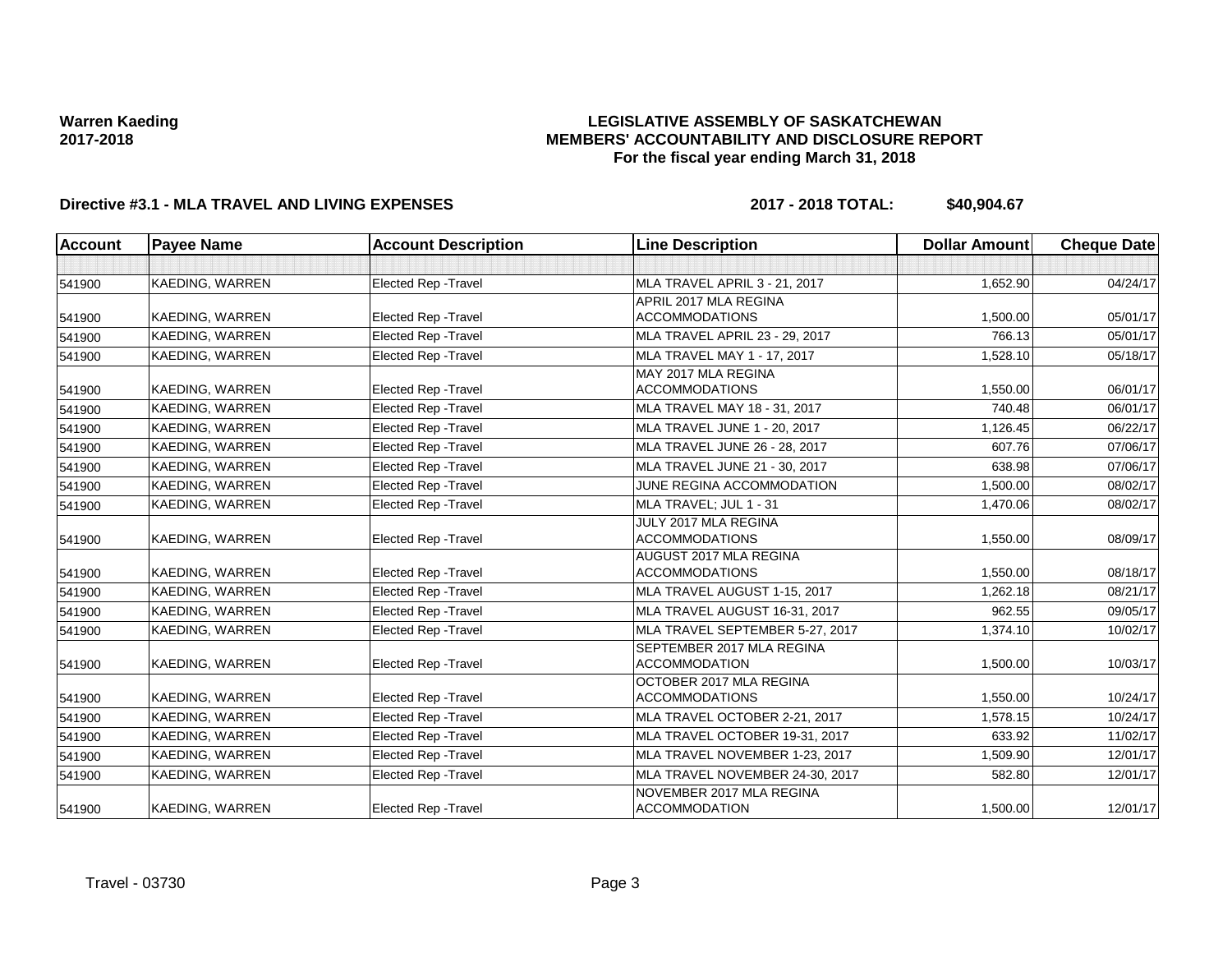### **LEGISLATIVE ASSEMBLY OF SASKATCHEWAN MEMBERS' ACCOUNTABILITY AND DISCLOSURE REPORT For the fiscal year ending March 31, 2018**

## **Directive #3.1 - MLA TRAVEL AND LIVING EXPENSES 2017 - 2018 TOTAL: \$40,904.67**

| <b>Account</b> | <b>Payee Name</b> | <b>Account Description</b>  | <b>Line Description</b>         | <b>Dollar Amount</b> | <b>Cheque Date</b> |
|----------------|-------------------|-----------------------------|---------------------------------|----------------------|--------------------|
|                |                   |                             |                                 |                      |                    |
|                |                   |                             | DECEMBER 2017 MLA REGINA        |                      |                    |
| 541900         | KAEDING, WARREN   | Elected Rep - Travel        | <b>ACCOMMODATION</b>            | 1,550.00             | 12/21/17           |
| 541900         | KAEDING, WARREN   | Elected Rep - Travel        | MLA TRAVEL DECEMBER 1-21, 2017  | 2,051.35             | 12/21/17           |
| 541900         | KAEDING, WARREN   | <b>Elected Rep - Travel</b> | MLA TRAVEL DECEMBER 28-29, 2017 | 306.30               | 01/01/18           |
| 541900         | KAEDING, WARREN   | <b>Elected Rep - Travel</b> | MLA TRAVEL JANUARY 3-30, 2018   | 811.80               | 02/01/18           |
|                |                   |                             | JANUARY 2018 MLA REGINA         |                      |                    |
| 541900         | KAEDING, WARREN   | Elected Rep - Travel        | <b>ACCOMMODATIONS</b>           | 1,550.00             | 02/08/18           |
| 541900         | KAEDING, WARREN   | <b>Elected Rep - Travel</b> | MLA TRAVEL FEBRUARY 1-28, 2018  | 1,586.48             | 03/01/18           |
|                |                   |                             | FEBRUARY 2018 MLA REGINA        |                      |                    |
| 541900         | KAEDING, WARREN   | Elected Rep - Travel        | <b>ACCOMMODATION</b>            | 1,400.00             | 03/06/18           |
| 541900         | KAEDING, WARREN   | Elected Rep - Travel        | MLA TRAVEL MARCH 1-21, 2018     | 866.50               | 03/31/18           |
|                |                   |                             | MARCH 2018 MLA REGINA           |                      |                    |
| 541900         | KAEDING, WARREN   | Elected Rep - Travel        | <b>ACCOMMODATIONS</b>           | 1,550.00             | 03/31/18           |
| 541900         | KAEDING, WARREN   | Elected Rep - Travel        | MLA TRAVEL MARCH 22-29, 2018    | 597.78               | 03/31/18           |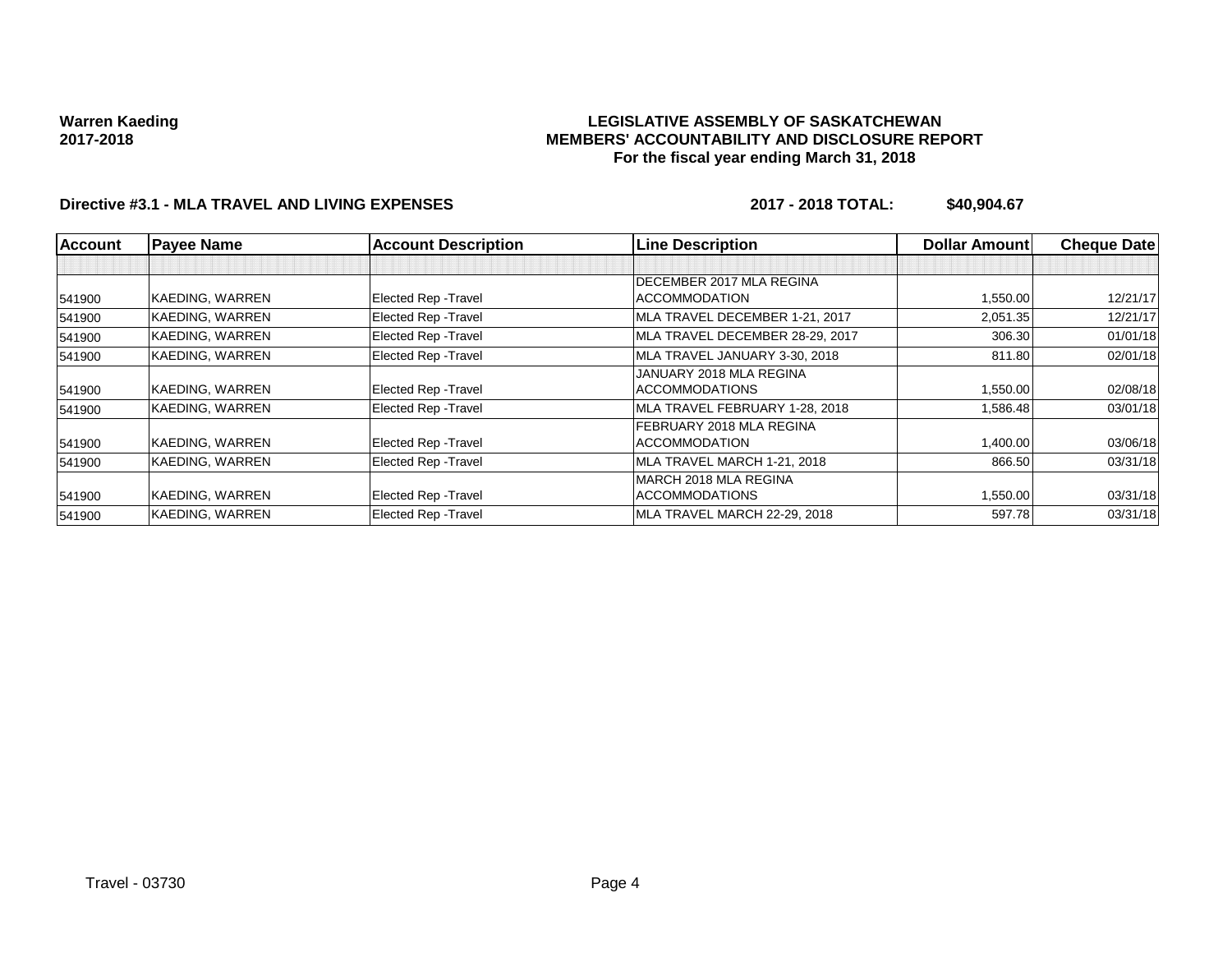### **LEGISLATIVE ASSEMBLY OF SASKATCHEWAN MEMBERS' ACCOUNTABILITY AND DISCLOSURE REPORT For the fiscal year ending March 31, 2018**

| <b>Account</b> | <b>Payee Name</b> | <b>Account Description</b>                | <b>Line Description</b>                                  | <b>Dollar Amount</b> | <b>Cheque Date</b> |
|----------------|-------------------|-------------------------------------------|----------------------------------------------------------|----------------------|--------------------|
|                |                   |                                           |                                                          |                      |                    |
| 522000         | BOREEN, KIM D.    | Rent of Ground, Buildings and Other Space | MAY 2017 MLA OFFICE RENT                                 | 500.00               | 05/01/17           |
| 522000         | BOREEN, KIM D.    | Rent of Ground, Buildings and Other Space | JUNE 2017 MLA OFFICE RENT                                | 500.00               | 05/19/17           |
| 522000         | BOREEN, KIM D.    | Rent of Ground, Buildings and Other Space | W. KAEDING JULY 2017 MLA OFFICE RENT                     | 500.00               | 06/06/17           |
| 522000         | BOREEN, KIM D.    | Rent of Ground, Buildings and Other Space | AUGUST 2017 MLA OFFICE RENT<br><b>W.KAEDING</b>          | 500.00               | 07/04/17           |
| 522000         | BOREEN, KIM D.    | Rent of Ground, Buildings and Other Space | AUGUST 15 - SEPTEMBER 15, 2017 MLA<br><b>OFFICE RENT</b> | 500.00               | 08/14/17           |
| 522000         | BOREEN, KIM D.    | Rent of Ground, Buildings and Other Space | SEP 15-OCT 15, 2017 MLA OFFICE RENT                      | 500.00               | 09/20/17           |
| 522000         | BOREEN, KIM D.    | Rent of Ground, Buildings and Other Space | OCT 15-NOV 15, 2017 MLA OFFICE RENT                      | 500.00               | 10/18/17           |
| 522000         | BOREEN, KIM D.    | Rent of Ground, Buildings and Other Space | NOV 15-DEC 15 2017 MLA OFFICE RENT                       | 500.00               | 11/15/17           |
| 522000         | BOREEN, KIM D.    | Rent of Ground, Buildings and Other Space | DEC 15/17-JAN 15/18 MLA OFFICE RENT                      | 500.00               | 12/13/17           |
| 522000         | BOREEN, KIM D.    | Rent of Ground, Buildings and Other Space | JAN 15-FEB 15, 2018 MLA OFFICE RENT                      | 500.00               | 01/09/18           |
| 522000         | BOREEN, KIM D.    | Rent of Ground, Buildings and Other Space | FEB 15-MAR 15, 2018 MLA OFFICE RENT                      | 500.00               | 02/08/18           |
| 522000         | HUANG, SHENG QUAN | Rent of Ground, Buildings and Other Space | APRIL CONSTITUENCY OFFICE RENT                           | 1,000.00             | 04/01/17           |
| 522000         | HUANG, SHENG QUAN | Rent of Ground, Buildings and Other Space | MAY 2017 MLA OFFICE RENT                                 | 1,000.00             | 04/27/17           |
| 522000         | HUANG, SHENG QUAN | Rent of Ground, Buildings and Other Space | JUNE 2017 MLA OFFICE RENT                                | 1,000.00             | 05/19/17           |
| 522000         | HUANG, SHENG QUAN | Rent of Ground, Buildings and Other Space | W. KAEDING JULY 2017 MLA OFFICE RENT                     | 1,000.00             | 06/06/17           |
| 522000         | HUANG, SHENG QUAN | Rent of Ground, Buildings and Other Space | AUGUST 2017 MLA OFFICE RENT<br><b>W.KAEDING</b>          | 1,000.00             | 07/04/17           |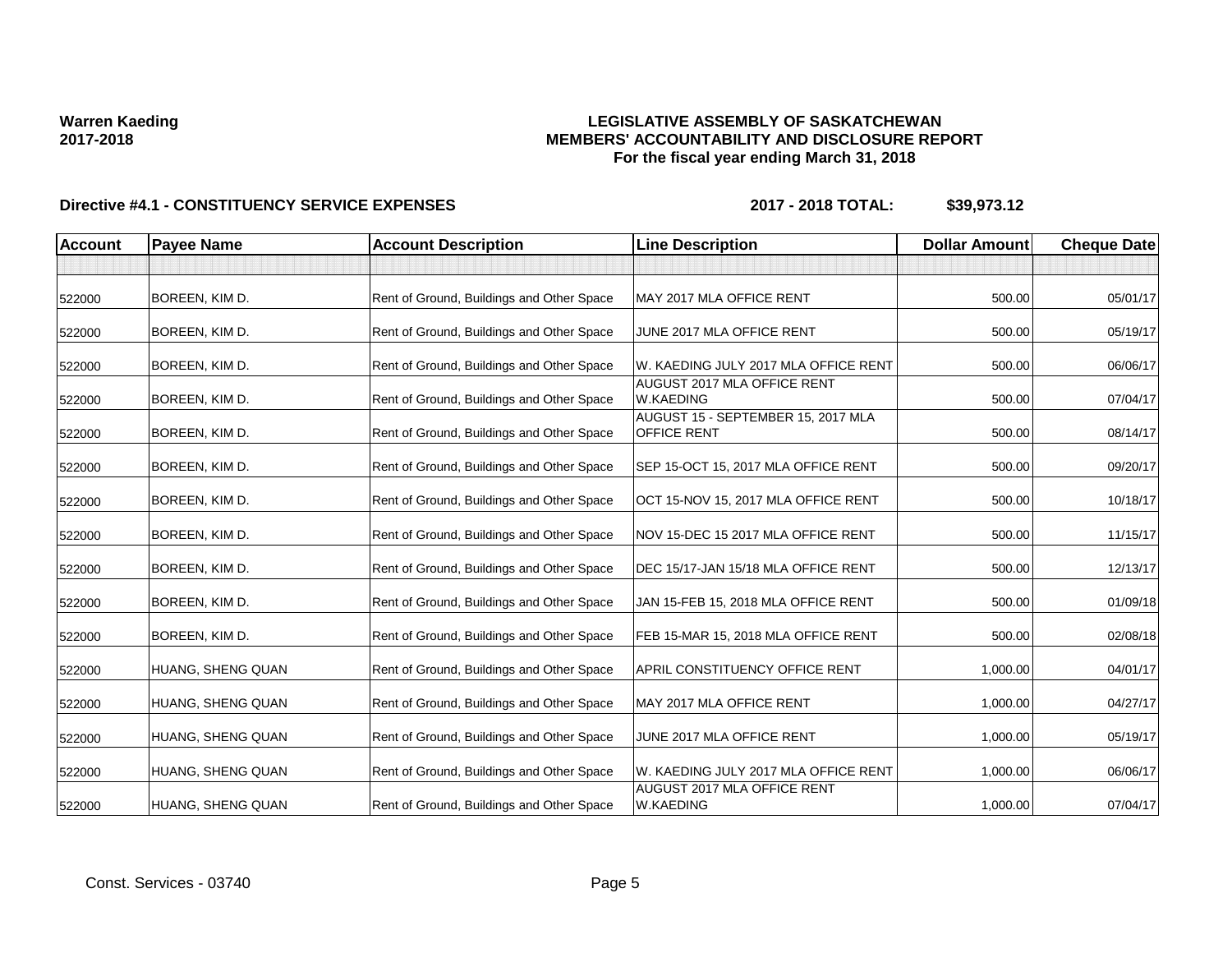### **LEGISLATIVE ASSEMBLY OF SASKATCHEWAN MEMBERS' ACCOUNTABILITY AND DISCLOSURE REPORT For the fiscal year ending March 31, 2018**

| <b>Account</b> | <b>Payee Name</b>              | <b>Account Description</b>                | <b>Line Description</b>               | <b>Dollar Amount</b> | <b>Cheque Date</b> |
|----------------|--------------------------------|-------------------------------------------|---------------------------------------|----------------------|--------------------|
|                |                                |                                           |                                       |                      |                    |
| 522000         | HUANG, SHENG QUAN              | Rent of Ground, Buildings and Other Space | SEPTEMBER 2017 MLA OFFICE RENT        | 1,000.00             | 08/14/17           |
| 522000         | HUANG, SHENG QUAN              | Rent of Ground, Buildings and Other Space | OCTOBER 2017 MLA OFFICE RENT          | 1,000.00             | 09/01/17           |
| 522000         | HUANG, SHENG QUAN              | Rent of Ground, Buildings and Other Space | NOVEMBER 2017 MLA OFFICE RENT         | 1,000.00             | 10/01/17           |
| 522000         | HUANG, SHENG QUAN              | Rent of Ground, Buildings and Other Space | DECEMBER 2017 MLA OFFICE RENT         | 1,000.00             | 11/15/17           |
| 522000         | HUANG, SHENG QUAN              | Rent of Ground, Buildings and Other Space | JANUARY 2018 MLA OFFICE RENT          | 1,000.00             | 12/01/17           |
| 522000         | HUANG, SHENG QUAN              | Rent of Ground, Buildings and Other Space | FEBRUARY 2018 MLA OFFICE RENT         | 1,000.00             | 01/09/18           |
| 522000         | HUANG, SHENG QUAN              | Rent of Ground, Buildings and Other Space | MARCH 2018 MLA OFFICE RENT            | 1,000.00             | 02/08/18           |
| 522500         | <b>MELVILLE AGENCIES</b>       | <b>Insurance Premiums</b>                 | POLICY #C701271824 W.KAEDING MLA      | 660.00               | 04/06/17           |
| 522600         | BOREEN, KIM D.                 | Utilities - Water and Sewer               | UTILITIES PAID IN ERROR OCT/17-MAR/18 | 505.98               | 03/14/18           |
| 522600         | CHURCHBRIDGE, TOWN OF          | Utilities - Water and Sewer               | 01310000 OCT 1-DEC 31, 2017           | 252.99               | 11/01/17           |
| 522700         | SASKENERGY INCORPORATED        | Utilities - Electricity and Nat Gas       | 76181785783 SEPTEMBER 8, 2017         | 58.38                | 09/08/17           |
| 522700         | SASKENERGY INCORPORATED        | Utilities - Electricity and Nat Gas       | 76181785783 OCTOBER 6, 2017           | 48.87                | 10/06/17           |
| 522700         | SASKENERGY INCORPORATED        | Utilities - Electricity and Nat Gas       | 76181785783 NOVEMBER 7, 2017          | 59.02                | 11/07/17           |
| 522700         | SASKENERGY INCORPORATED        | Utilities - Electricity and Nat Gas       | 76181785783 DECEMBER 7, 2017-NO GST   | 73.61                | 01/01/18           |
| 522700         | <b>SASKENERGY INCORPORATED</b> | Utilities - Electricity and Nat Gas       | 76181785783 JANUARY 8, 2018           | 75.85                | 01/08/18           |
| 522700         | SASKENERGY INCORPORATED        | Utilities - Electricity and Nat Gas       | 76181785783 FEBRUARY 7, 2018          | 85.00                | 03/01/18           |
| 522700         | SASKENERGY INCORPORATED        | Utilities - Electricity and Nat Gas       | 76181785783 MARCH 7, 2018             | 82.59                | 03/07/18           |
| 522700         | SASKPOWER CORPORATION          | Utilities - Electricity and Nat Gas       | 510004429955 APRIL 7, 2017            | 193.97               | 04/07/17           |
| 522700         | SASKPOWER CORPORATION          | Utilities - Electricity and Nat Gas       | 500000862150 APRIL 11, 2017           | 225.92               | 04/11/17           |
| 522700         | <b>SASKPOWER CORPORATION</b>   | Utilities - Electricity and Nat Gas       | 510004429955 MAY 5, 2017              | 13.63                | 05/05/17           |
| 522700         | SASKPOWER CORPORATION          | Utilities - Electricity and Nat Gas       | 500000862150 MAY 10, 2017             | 4.58                 | 05/10/17           |
| 522700         | SASKPOWER CORPORATION          | Utilities - Electricity and Nat Gas       | 510004429955 JUNE 7, 2017             | 78.57                | 06/07/17           |
| 522700         | SASKPOWER CORPORATION          | Utilities - Electricity and Nat Gas       | 500000862150 JUNE 12, 2017            | 275.17               | 06/12/17           |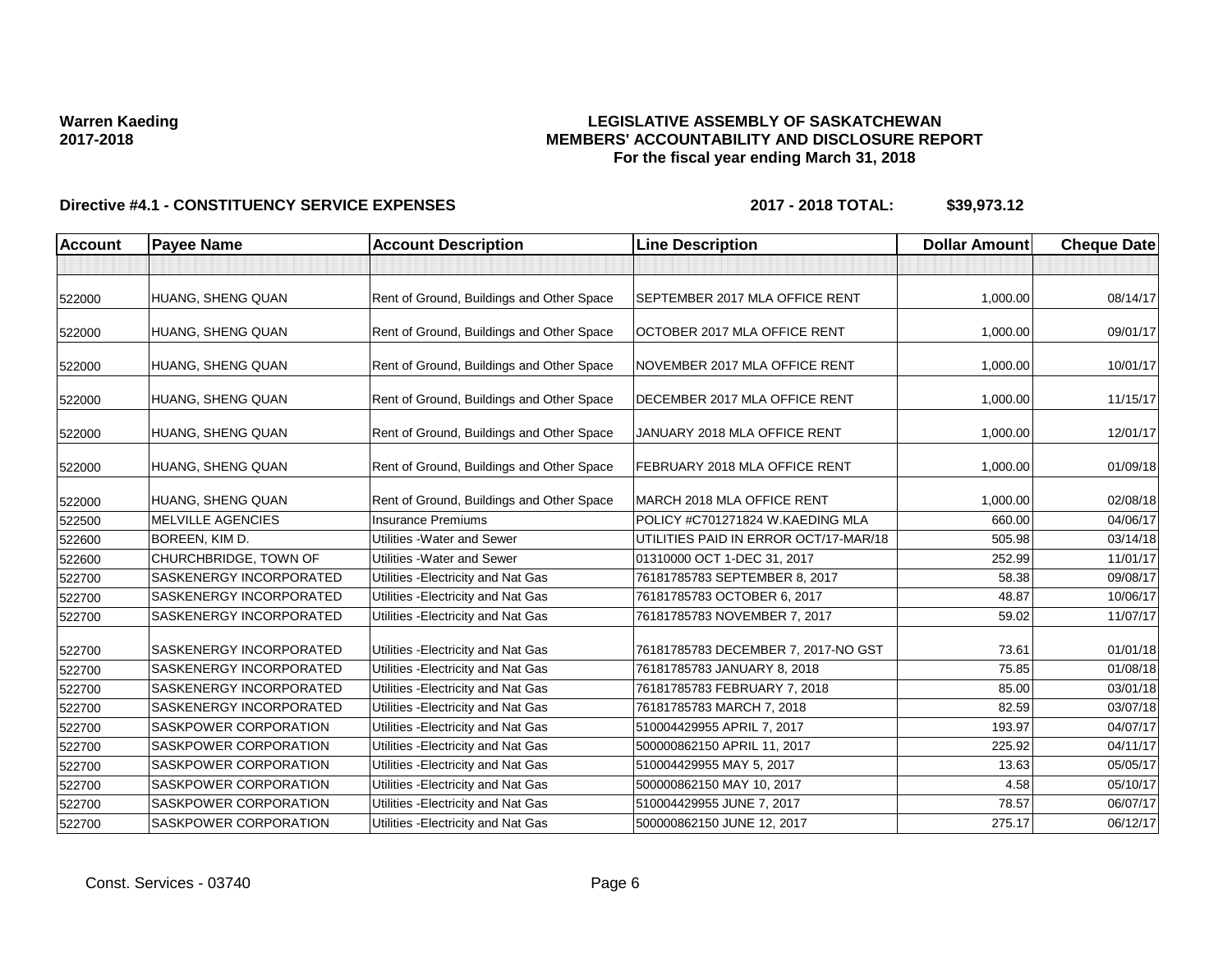### **LEGISLATIVE ASSEMBLY OF SASKATCHEWAN MEMBERS' ACCOUNTABILITY AND DISCLOSURE REPORT For the fiscal year ending March 31, 2018**

| <b>Account</b> | <b>Payee Name</b>                                   | <b>Account Description</b>           | <b>Line Description</b>               | <b>Dollar Amount</b> | <b>Cheque Date</b> |
|----------------|-----------------------------------------------------|--------------------------------------|---------------------------------------|----------------------|--------------------|
|                |                                                     |                                      |                                       |                      |                    |
| 522700         | SASKPOWER CORPORATION                               | Utilities - Electricity and Nat Gas  | 510004429955 JULY 7, 2017             | 67.26                | 07/07/17           |
| 522700         | SASKPOWER CORPORATION                               | Utilities - Electricity and Nat Gas  | 500000862150 JULY 12, 2017            | 219.76               | 08/01/17           |
| 522700         | SASKPOWER CORPORATION                               | Utilities - Electricity and Nat Gas  | 500000862150 AUGUST 11, 2017          | 219.45               | 09/01/17           |
| 522700         | SASKPOWER CORPORATION                               | Utilities - Electricity and Nat Gas  | 510004429955 AUGUST 8, 2017           | 65.35                | 09/01/17           |
| 522700         | SASKPOWER CORPORATION                               | Utilities - Electricity and Nat Gas  | 510004429955 SEPTEMBER 8, 2017        | 51.69                | 09/08/17           |
| 522700         | SASKPOWER CORPORATION                               | Utilities - Electricity and Nat Gas  | 500000862150 SEPTEMBER 13, 2017       | 210.37               | 09/13/17           |
| 522700         | SASKPOWER CORPORATION                               | Utilities - Electricity and Nat Gas  | 510004429955 OCTOBER 6, 2017          | 49.92                | 10/06/17           |
| 522700         | SASKPOWER CORPORATION                               | Utilities - Electricity and Nat Gas  | 500000862150 OCTOBER 12, 2017         | 189.13               | 10/12/17           |
| 522700         | SASKPOWER CORPORATION                               | Utilities - Electricity and Nat Gas  | 510004429955 NOVEMBER 7, 2017         | 52.57                | 11/07/17           |
| 522700         | SASKPOWER CORPORATION                               | Utilities - Electricity and Nat Gas  | 500000862150 NOVEMBER 10, 2017        | 185.13               | 11/10/17           |
| 522700         | SASKPOWER CORPORATION                               | Utilities - Electricity and Nat Gas  | 500000862150 DECEMBER 11, 2017        | 155.74               | 01/01/18           |
| 522700         | SASKPOWER CORPORATION                               | Utilities - Electricity and Nat Gas  | 510004429955 DECEMBER 7, 2017         | 54.48                | 01/01/18           |
| 522700         | SASKPOWER CORPORATION                               | Utilities - Electricity and Nat Gas  | 510004429955 JANUARY 8, 2018          | 55.13                | 01/08/18           |
| 522700         | SASKPOWER CORPORATION                               | Utilities - Electricity and Nat Gas  | 500000862150 JANUARY 11, 2018         | 155.74               | 01/11/18           |
| 522700         | SASKPOWER CORPORATION                               | Utilities - Electricity and Nat Gas  | 500000862150 FEBRUARY 9, 2018         | 183.28               | 03/01/18           |
| 522700         | SASKPOWER CORPORATION                               | Utilities - Electricity and Nat Gas  | 500000862150 MARCH 12, 2018           | 175.71               | 03/12/18           |
| 524600         | MCINTYRE, RICHARD L.                                | <b>Maintenance Contracts</b>         | <b>INTERNET SECURITY/POSTAGE</b>      | 55.99                | 06/07/17           |
| 525000         | KAEDING, WARREN                                     | Postal, Courier, Freight and Related | <b>REIMB: POSTAGE/OFFICE SUPPLIES</b> | 12.24                | 08/01/17           |
| 525000         | KAEDING, WARREN                                     | Postal, Courier, Freight and Related | <b>REIMB: BROKERAGE FEES</b>          | 69.72                | 12/01/17           |
| 525000         | MINISTER OF FINANCE-MINISTRY<br>OF CENTRAL SERVICES | Postal, Courier, Freight and Related | APRIL 2017 MAIL SERVICES              | 40.97                | 06/09/17           |
| 525000         | MINISTER OF FINANCE-MINISTRY<br>OF CENTRAL SERVICES | Postal, Courier, Freight and Related | MAY 2017 MAIL SERVICES                | 40.97                | 07/05/17           |
| 525000         | MINISTER OF FINANCE-MINISTRY<br>OF CENTRAL SERVICES | Postal, Courier, Freight and Related | JUNE 2017 MAIL SERVICES               | 41.00                | 08/01/17           |
| 525000         | MINISTER OF FINANCE-MINISTRY<br>OF CENTRAL SERVICES | Postal, Courier, Freight and Related | JULY 2017 MAIL SERVICES               | 42.05                | 09/12/17           |
| 525000         | MINISTER OF FINANCE-MINISTRY<br>OF CENTRAL SERVICES | Postal, Courier, Freight and Related | AUGUST 2017 MAIL SERVICES             | 42.05                | 10/01/17           |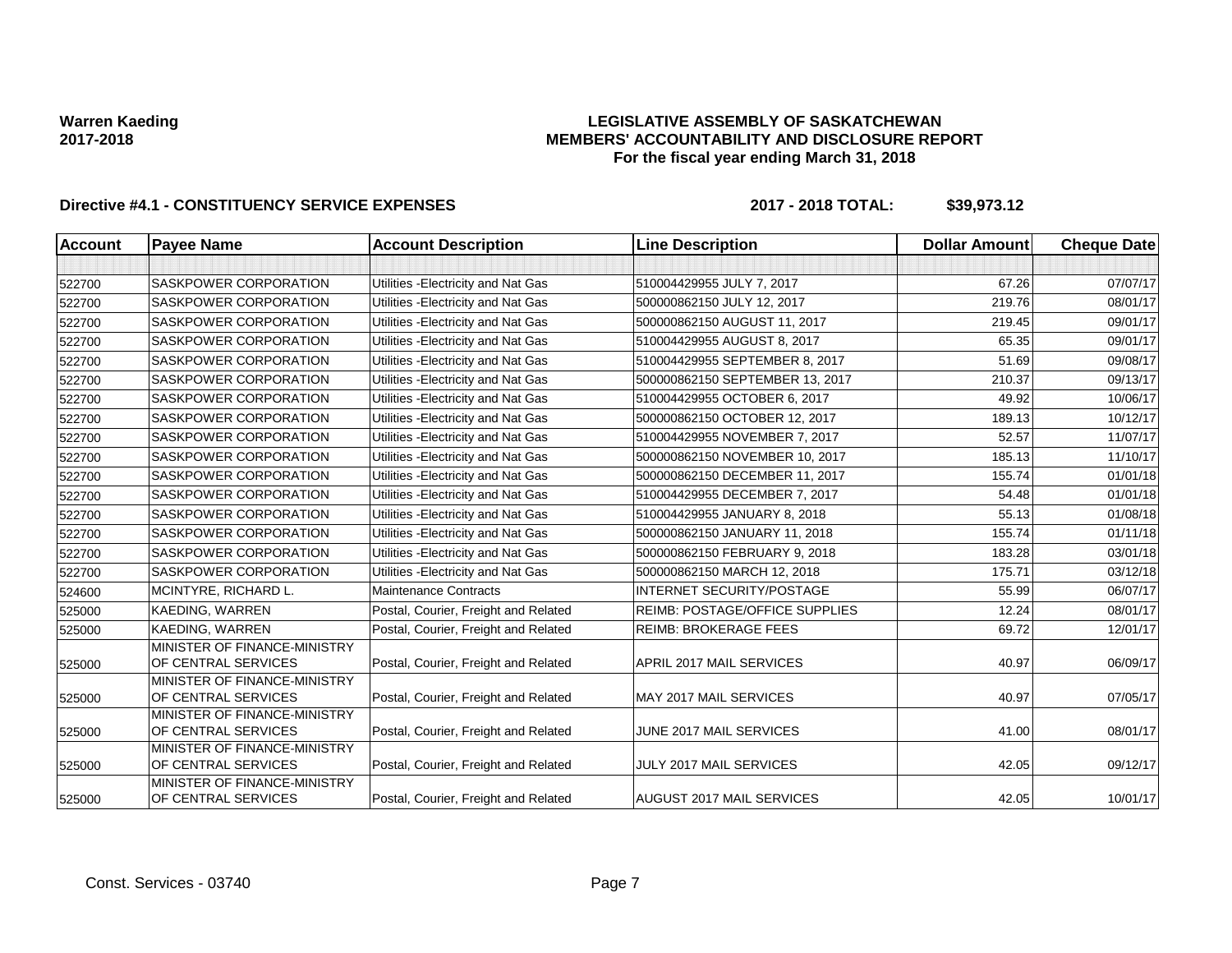### **LEGISLATIVE ASSEMBLY OF SASKATCHEWAN MEMBERS' ACCOUNTABILITY AND DISCLOSURE REPORT For the fiscal year ending March 31, 2018**

| <b>Account</b> | <b>Payee Name</b>                                   | <b>Account Description</b>           | <b>Line Description</b>                      | <b>Dollar Amount</b> | <b>Cheque Date</b> |
|----------------|-----------------------------------------------------|--------------------------------------|----------------------------------------------|----------------------|--------------------|
|                |                                                     |                                      |                                              |                      |                    |
|                | MINISTER OF FINANCE-MINISTRY                        |                                      |                                              |                      |                    |
| 525000         | OF CENTRAL SERVICES                                 | Postal, Courier, Freight and Related | SEPTEMBER 2017 MAIL SERVICES                 | 42.09                | 11/15/17           |
|                | MINISTER OF FINANCE-MINISTRY                        |                                      |                                              |                      |                    |
| 525000         | OF CENTRAL SERVICES                                 | Postal, Courier, Freight and Related | OCTOBER 2017 MAIL SERVICES                   | 42.09                | 12/01/17           |
|                | MINISTER OF FINANCE-MINISTRY                        |                                      |                                              |                      |                    |
| 525000         | OF CENTRAL SERVICES                                 | Postal, Courier, Freight and Related | NOVEMBER 2017 MAIL SERVICES                  | 42.09                | 01/01/18           |
|                | MINISTER OF FINANCE-MINISTRY<br>OF CENTRAL SERVICES | Postal, Courier, Freight and Related | DECEMBER 2017 MAIL SERVICES                  | 42.09                | 02/01/18           |
| 525000         | MINISTER OF FINANCE-MINISTRY                        |                                      |                                              |                      |                    |
| 525000         | OF CENTRAL SERVICES                                 | Postal, Courier, Freight and Related | JANUARY 2018 MAIL SERVICES                   | 42.09                | 03/08/18           |
|                | MINISTER OF FINANCE-MINISTRY                        |                                      |                                              |                      |                    |
| 525000         | OF CENTRAL SERVICES                                 | Postal, Courier, Freight and Related | MARCH 2018 MAIL SERVICES                     | 42.11                | 03/31/18           |
|                |                                                     |                                      | REIMB: POSTAGE/SUBSCRIPTION/SK               |                      |                    |
| 525000         | MCINTYRE, RICHARD L.                                | Postal, Courier, Freight and Related | <b>FLAGS</b>                                 | 8.93                 | 05/02/17           |
| 525000         | MCINTYRE, RICHARD L.                                | Postal, Courier, Freight and Related | <b>INTERNET SECURITY/POSTAGE</b>             | 5.30                 | 06/07/17           |
| 525000         | MCINTYRE, RICHARD L.                                | Postal, Courier, Freight and Related | <b>REIMB: POSTAGE &amp; OFFICE SUPPLIES</b>  | 10.71                | 12/11/17           |
| 525000         | MCINTYRE, RICHARD L.                                | Postal, Courier, Freight and Related | <b>REIMB: WREATH &amp; POSTAGE</b>           | 8.93                 | 02/10/18           |
| 529000         | KAEDING, WARREN                                     | <b>General Contractual Services</b>  | <b>REIMB: PRINTING &amp; OFFICE SUPPLIES</b> | 89.80                | 12/01/17           |
| 529000         | <b>POSITIVE SIGNS</b>                               | <b>General Contractual Services</b>  | <b>CORRUGATED SIGNS</b>                      | 376.59               | 05/01/17           |
| 529000         | TIM'S BOBCAT SERVICE                                | <b>General Contractual Services</b>  | <b>SNOW REMOVAL</b>                          | 160.00               | 05/01/17           |
| 529000         | TIM'S BOBCAT SERVICE                                | <b>General Contractual Services</b>  | <b>SNOW REMOVAL</b>                          | 160.00               | 05/01/17           |
| 529000         | TIM'S BOBCAT SERVICE                                | <b>General Contractual Services</b>  | <b>SNOW REMOVAL</b>                          | 80.00                | 01/01/18           |
| 529000         | TIM'S BOBCAT SERVICE                                | <b>General Contractual Services</b>  | <b>SNOW REMOVAL</b>                          | 80.00                | 01/01/18           |
| 529000         | TIM'S BOBCAT SERVICE                                | <b>General Contractual Services</b>  | <b>SNOW REMOVAL</b>                          | 80.00                | 01/01/18           |
| 530300         | <b>MARU GROUP CANADA INC.</b>                       | Primary Research/Focus group         | AD HOC CONSULTING - NO GST                   | 607.15               | 07/01/17           |
| 530300         | <b>MARU GROUP CANADA INC.</b>                       | Primary Research/Focus group         | AD HOC CONSULTING - NO GST                   | 646.74               | 01/01/18           |
| 530300         | MARU GROUP CANADA INC.                              | Primary Research/Focus group         | AD HOC CONSULTING - NO GST                   | 632.97               | 03/01/18           |
|                | <b>BROADCASTING STATION CJJC</b>                    |                                      |                                              |                      |                    |
| 530500         | THE ROCK 98FIVE FM                                  | <b>Media Placement</b>               | <b>ADVERTISING</b>                           | 199.00               | 11/01/17           |
|                | <b>BROADCASTING STATION CJJC</b>                    |                                      |                                              |                      |                    |
| 530500         | THE ROCK 98FIVE FM                                  | <b>Media Placement</b>               | <b>ADVERTISING</b>                           | 199.00               | 11/01/17           |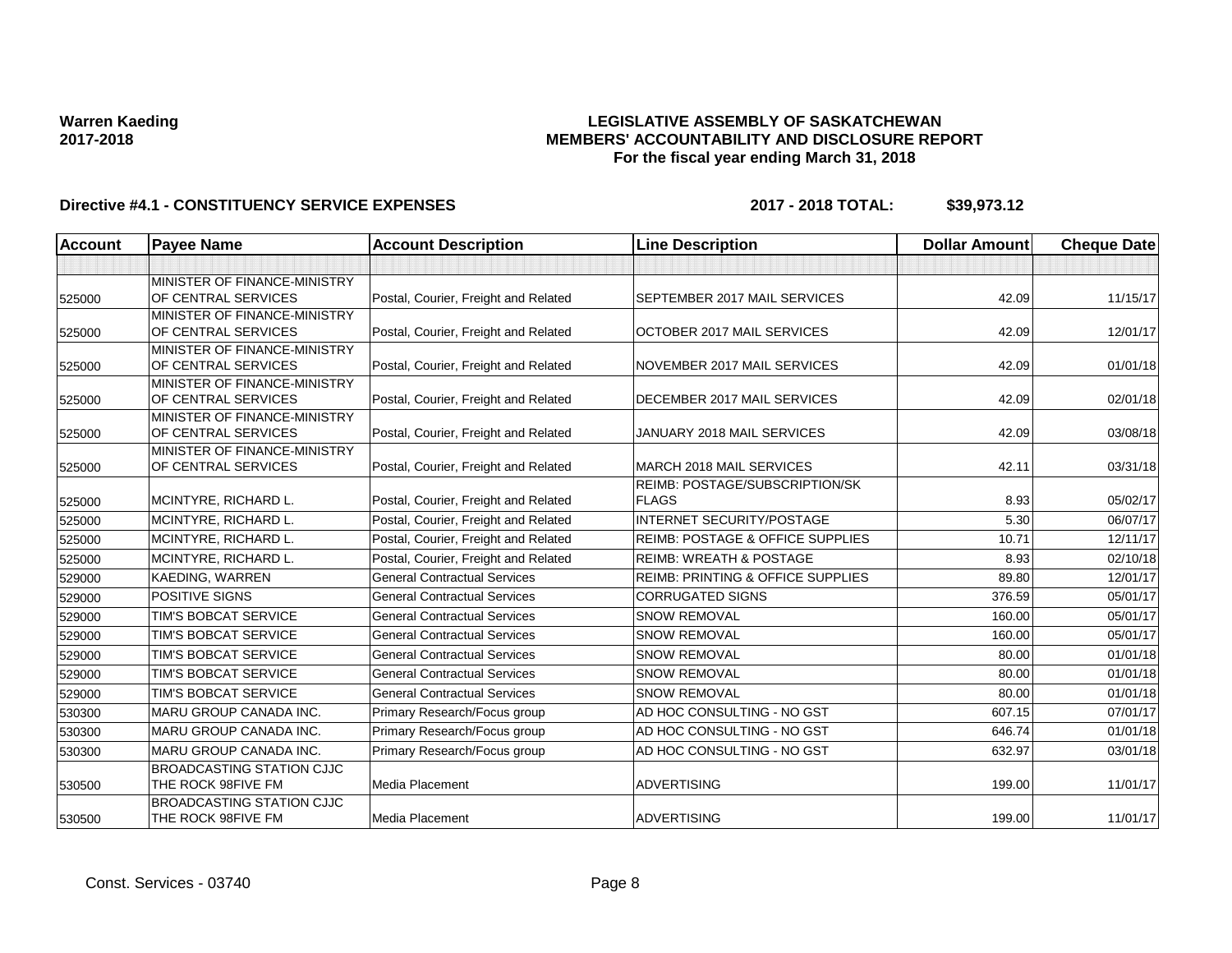### **LEGISLATIVE ASSEMBLY OF SASKATCHEWAN MEMBERS' ACCOUNTABILITY AND DISCLOSURE REPORT For the fiscal year ending March 31, 2018**

| <b>Account</b> | <b>Payee Name</b>                 | <b>Account Description</b> | <b>Line Description</b> | <b>Dollar Amount</b> | <b>Cheque Date</b> |
|----------------|-----------------------------------|----------------------------|-------------------------|----------------------|--------------------|
|                |                                   |                            |                         |                      |                    |
|                | BROADCASTING STATION CJJC         |                            |                         |                      |                    |
| 530500         | THE ROCK 98FIVE FM                | Media Placement            | <b>ADVERTISING</b>      | 418.00               | 01/01/18           |
| 530500         | CHURCHBRIDGE ARENA BOARD          | <b>Media Placement</b>     | <b>ADVERTISING</b>      | 200.00               | 01/01/18           |
| 530500         | CHURCHBRIDGE CURLING CLUB         | Media Placement            | <b>ADVERTISING</b>      | 100.00               | 10/01/17           |
|                | CHURCHBRIDGE GRAD LEGACY          |                            |                         |                      |                    |
| 530500         | <b>FUND</b>                       | Media Placement            | <b>ADVERTISING</b>      | 50.00                | 05/01/17           |
| 530500         | CHURCHBRIDGE LIONS CLUB           | Media Placement            | <b>ADVERTISING</b>      | 50.00                | 09/02/17           |
| 530500         | <b>FABMAR COMMUNICATIONS LTD.</b> | Media Placement            | ADVERTISING - NO GST    | 52.16                | 03/01/18           |
| 530500         | <b>FABMAR COMMUNICATIONS LTD.</b> | Media Placement            | ADVERTISING - NO GST    | 52.16                | 03/01/18           |
| 530500         | FOUR-TOWN JOURNAL                 | Media Placement            | <b>ADVERTISING</b>      | 72.00                | 05/01/17           |
| 530500         | <b>FOUR-TOWN JOURNAL</b>          | Media Placement            | <b>ADVERTISING</b>      | 156.96               | 06/01/17           |
| 530500         | FOUR-TOWN JOURNAL                 | Media Placement            | ADVERTISING W. KAEDING  | 156.96               | 07/01/17           |
| 530500         | FOUR-TOWN JOURNAL                 | Media Placement            | <b>ADVERTISING</b>      | 156.96               | 08/01/17           |
| 530500         | FOUR-TOWN JOURNAL                 | Media Placement            | <b>ADVERTISING</b>      | 156.96               | 10/01/17           |
| 530500         | FOUR-TOWN JOURNAL                 | Media Placement            | <b>ADVERTISING</b>      | 313.92               | 11/01/17           |
| 530500         | <b>FOUR-TOWN JOURNAL</b>          | Media Placement            | <b>ADVERTISING</b>      | 156.96               | 12/01/17           |
| 530500         | FOUR-TOWN JOURNAL                 | Media Placement            | <b>ADVERTISING</b>      | 120.96               | 01/01/18           |
| 530500         | FOUR-TOWN JOURNAL                 | <b>Media Placement</b>     | <b>ADVERTISING</b>      | 160.23               | 02/01/18           |
| 530500         | FOUR-TOWN JOURNAL                 | <b>Media Placement</b>     | <b>ADVERTISING</b>      | 160.23               | 03/01/18           |
| 530500         | FOUR-TOWN JOURNAL                 | Media Placement            | <b>ADVERTISING</b>      | 160.23               | 03/28/18           |
|                | <b>GOLDEN WEST BROADCASTING</b>   |                            |                         |                      |                    |
| 530500         | LTD.                              | Media Placement            | ADVERTISING - NO GST    | 34.23                | 03/01/18           |
|                | <b>GOLDEN WEST BROADCASTING</b>   |                            |                         |                      |                    |
| 530500         | LTD.                              | <b>Media Placement</b>     | <b>ADVERTISING</b>      | 66.98                | 03/01/18           |
|                | <b>GOLDEN WEST BROADCASTING</b>   |                            |                         |                      |                    |
| 530500         | LTD.                              | <b>Media Placement</b>     | ADVERTISING - NO GST    | 80.37                | 03/01/18           |
| 530500         | <b>GRASSLANDS NEWS GROUP</b>      | Media Placement            | <b>ADVERTISING</b>      | 33.60                | 04/01/17           |
| 530500         | <b>GRASSLANDS NEWS GROUP</b>      | Media Placement            | <b>ADVERTISING</b>      | 33.60                | 04/17/17           |
| 530500         | <b>GRASSLANDS NEWS GROUP</b>      | Media Placement            | <b>ADVERTISING</b>      | 33.60                | 04/17/17           |
| 530500         | <b>GRASSLANDS NEWS GROUP</b>      | Media Placement            | <b>ADVERTISING</b>      | 33.60                | 04/21/17           |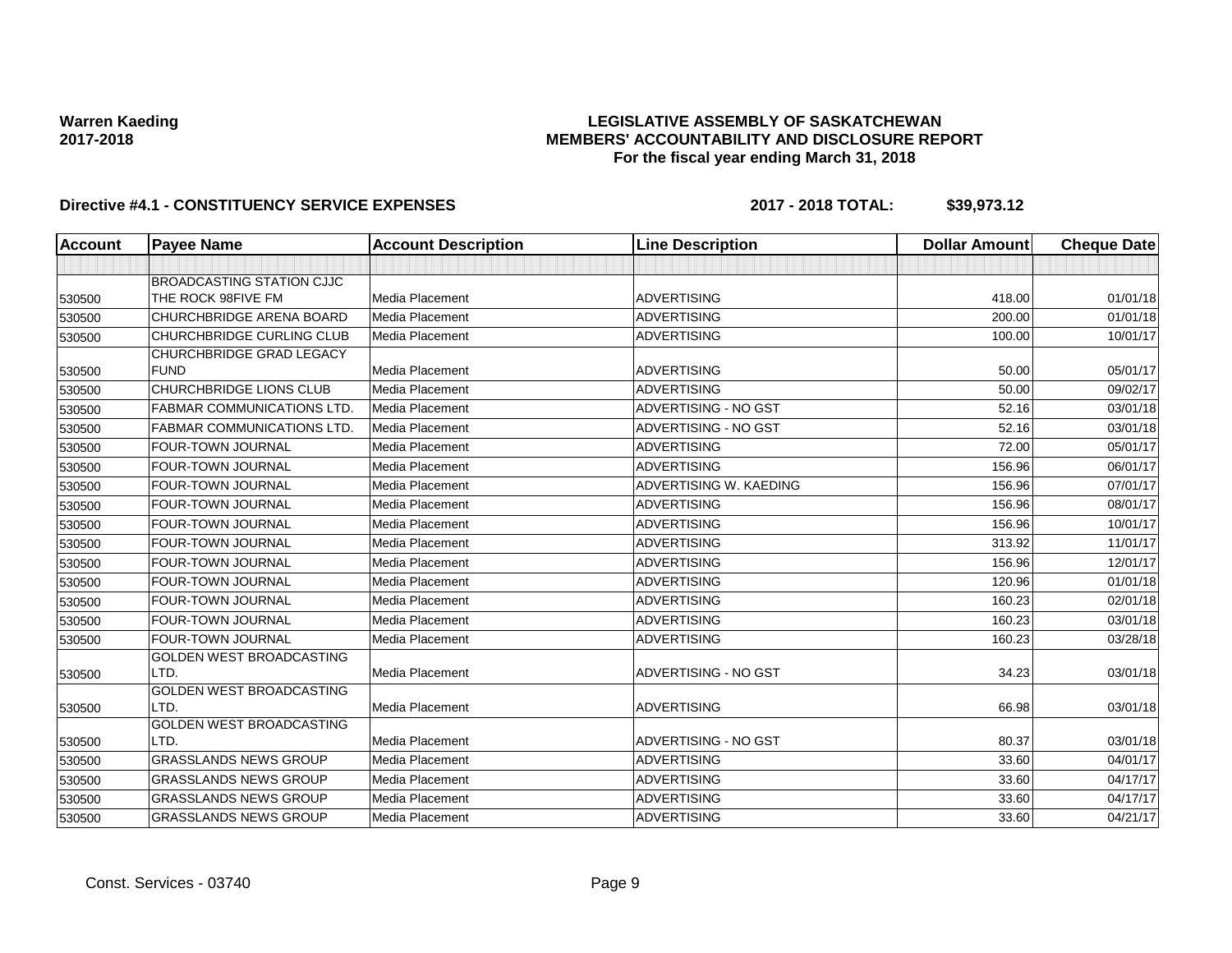### **LEGISLATIVE ASSEMBLY OF SASKATCHEWAN MEMBERS' ACCOUNTABILITY AND DISCLOSURE REPORT For the fiscal year ending March 31, 2018**

| Account | <b>Payee Name</b>                                 | <b>Account Description</b> | <b>Line Description</b>   | <b>Dollar Amount</b> | <b>Cheque Date</b> |
|---------|---------------------------------------------------|----------------------------|---------------------------|----------------------|--------------------|
|         |                                                   |                            |                           |                      |                    |
| 530500  | <b>GRASSLANDS NEWS GROUP</b>                      | Media Placement            | <b>ADVERTISING</b>        | 33.60                | 05/01/17           |
| 530500  | <b>GRASSLANDS NEWS GROUP</b>                      | Media Placement            | <b>ADVERTISING</b>        | 33.60                | 05/05/17           |
| 530500  | <b>GRASSLANDS NEWS GROUP</b>                      | Media Placement            | <b>ADVERTISING</b>        | 169.26               | 05/12/17           |
| 530500  | <b>GRASSLANDS NEWS GROUP</b>                      | Media Placement            | <b>ADVERTISING</b>        | 169.26               | 07/01/17           |
| 530500  | <b>GRASSLANDS NEWS GROUP</b>                      | Media Placement            | <b>ADVERTISING</b>        | 169.26               | 08/01/17           |
| 530500  | <b>GRASSLANDS NEWS GROUP</b>                      | Media Placement            | <b>ADVERTISING</b>        | 169.26               | 09/01/17           |
| 530500  | <b>GRASSLANDS NEWS GROUP</b>                      | Media Placement            | <b>ADVERTISING</b>        | 169.26               | 10/01/17           |
| 530500  | <b>GRASSLANDS NEWS GROUP</b>                      | Media Placement            | <b>ADVERTISING</b>        | 169.26               | 11/01/17           |
| 530500  | <b>GRASSLANDS NEWS GROUP</b>                      | Media Placement            | <b>ADVERTISING</b>        | 116.00               | 11/01/17           |
| 530500  | <b>GRASSLANDS NEWS GROUP</b>                      | Media Placement            | <b>ADVERTISING</b>        | 169.26               | 12/01/17           |
| 530500  | <b>GRASSLANDS NEWS GROUP</b>                      | Media Placement            | <b>ADVERTISING</b>        | 148.92               | 01/01/18           |
| 530500  | <b>GRASSLANDS NEWS GROUP</b>                      | Media Placement            | ADVERTISING - NO GST      | 169.26               | 01/19/18           |
| 530500  | <b>GRASSLANDS NEWS GROUP</b>                      | Media Placement            | ADVERTISING - NO GST      | 169.26               | 03/01/18           |
| 530500  | <b>GRASSLANDS NEWS GROUP</b>                      | Media Placement            | ADVERTISING - NO GST      | 219.26               | 03/15/18           |
| 530500  | <b>GRASSLANDS NEWS GROUP</b>                      | Media Placement            | <b>ADVERTISING</b>        | 212.00               | 03/23/18           |
| 530500  | HARVARD BROADCASTING INC.                         | Media Placement            | <b>ADVERTISING</b>        | 159.70               | 03/01/18           |
| 530500  | <b>JIM PATTISON BROADCAST</b><br><b>GROUP</b>     | Media Placement            | <b>ADVERTISING</b>        | 72.14                | 03/01/18           |
|         | <b>JIM PATTISON BROADCAST</b>                     |                            |                           |                      |                    |
| 530500  | <b>GROUP</b>                                      | Media Placement            | <b>ADVERTISING</b>        | 69.07                | 03/01/18           |
| 530500  | <b>KAEDING, WARREN</b>                            | Media Placement            | <b>REIMB: ADVERTISING</b> | 530.00               | 01/01/18           |
| 530500  | MELVILLE CHAMBER OF<br><b>COMMERCE</b>            | Media Placement            | <b>ADVERTISING</b>        | 120.00               | 04/07/17           |
| 530500  | MELVILLE CURLING CLUB INC.                        | Media Placement            | <b>ADVERTISING</b>        | 110.00               | 01/01/18           |
| 530500  | MELVILLE MILLIONAIRE BASEBALL                     | <b>Media Placement</b>     | <b>ADVERTISING</b>        | 650.00               | 05/01/17           |
| 530500  | MELVILLE MILLIONAIRE BASEBALL                     | Media Placement            | <b>ADVERTISING</b>        | 300.00               | 06/01/17           |
| 530500  | MELVILLE MILLIONAIRES JR. A<br><b>HOCKEY CLUB</b> | Media Placement            | <b>ADVERTISING</b>        | 700.00               | 03/01/18           |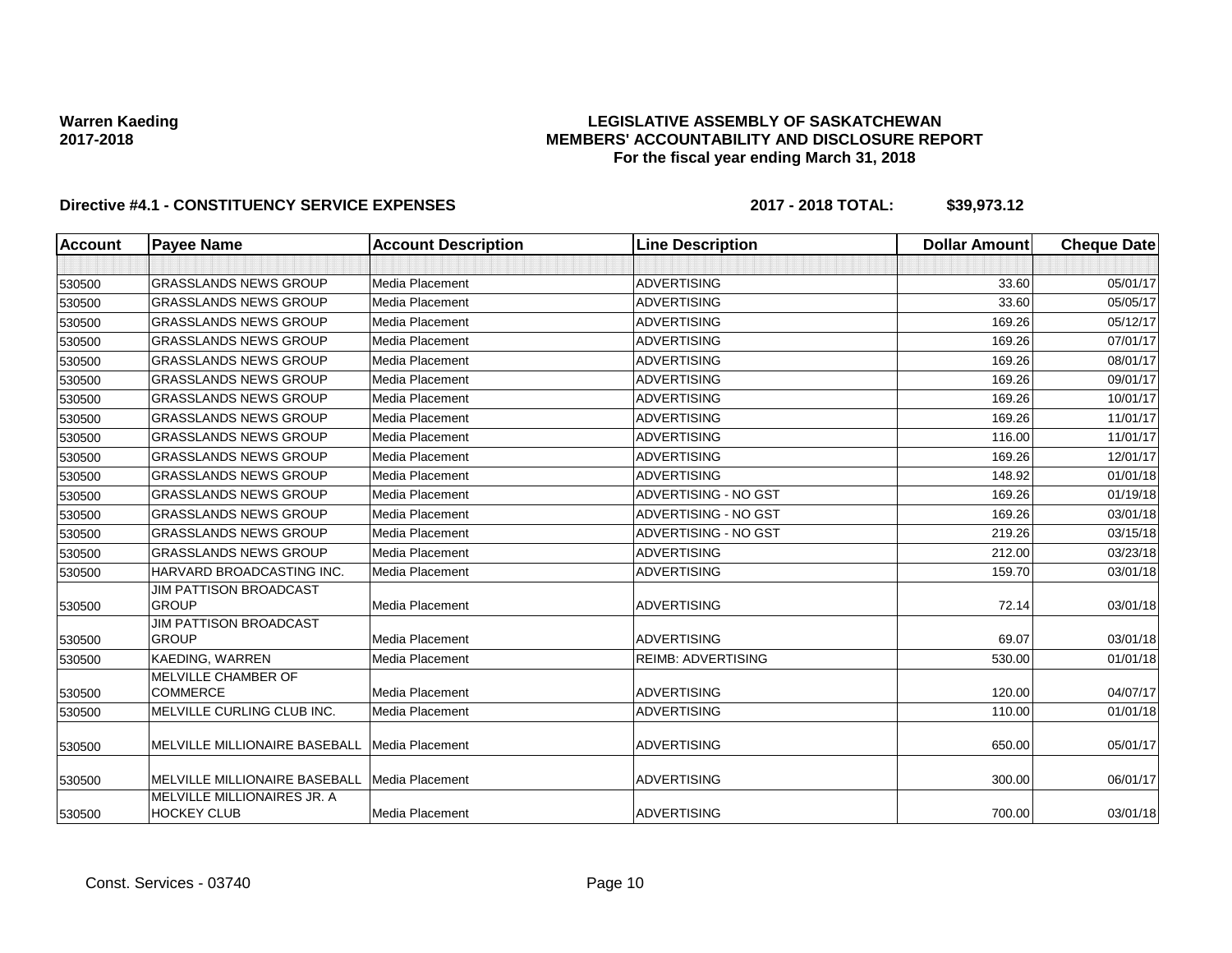### **LEGISLATIVE ASSEMBLY OF SASKATCHEWAN MEMBERS' ACCOUNTABILITY AND DISCLOSURE REPORT For the fiscal year ending March 31, 2018**

| <b>Account</b> | <b>Payee Name</b>               | <b>Account Description</b> | <b>Line Description</b>                        | <b>Dollar Amount</b> | <b>Cheque Date</b> |
|----------------|---------------------------------|----------------------------|------------------------------------------------|----------------------|--------------------|
|                |                                 |                            |                                                |                      |                    |
|                | MELVILLE REGIONAL PARK          |                            |                                                |                      |                    |
| 530500         | <b>AUTHORITY</b>                | Media Placement            | <b>ADVERTISING</b>                             | 200.00               | 07/01/17           |
| 530500         | MINER-JOURNAL                   | Media Placement            | <b>ADVERTISING</b>                             | 105.84               | 04/01/17           |
| 530500         | MINER-JOURNAL                   | Media Placement            | <b>ADVERTISING</b>                             | 143.00               | 09/01/17           |
| 530500         | MINER-JOURNAL                   | Media Placement            | <b>ADVERTISING</b>                             | 88.00                | 09/01/17           |
| 530500         | MINER-JOURNAL                   | Media Placement            | <b>ADVERTISING</b>                             | 99.00                | 09/01/17           |
| 530500         | MINER-JOURNAL                   | Media Placement            | <b>ADVERTISING</b>                             | 97.50                | 12/01/17           |
| 530500         | MINER-JOURNAL                   | <b>Media Placement</b>     | <b>ADVERTISING</b>                             | 143.00               | 12/01/17           |
| 530500         | MINER-JOURNAL                   | Media Placement            | <b>ADVERTISING</b>                             | 97.50                | 12/01/17           |
| 530500         | MINER-JOURNAL                   | Media Placement            | <b>ADVERTISING</b>                             | 97.50                | 12/01/17           |
| 530500         | MINER-JOURNAL                   | Media Placement            | <b>ADVERTISING</b>                             | 350.00               | 01/01/18           |
| 530500         | MINER-JOURNAL                   | Media Placement            | <b>ADVERTISING</b>                             | 100.00               | 03/01/18           |
| 530500         | MINER-JOURNAL                   | Media Placement            | <b>ADVERTISING</b>                             | 110.00               | 03/01/18           |
| 530500         | MINER-JOURNAL                   | Media Placement            | <b>ADVERTISING</b>                             | 100.00               | 03/01/18           |
| 530500         | MINER-JOURNAL                   | Media Placement            | <b>ADVERTISING</b>                             | 100.00               | 03/19/18           |
| 530500         | MINER-JOURNAL                   | Media Placement            | <b>ADVERTISING</b>                             | 165.00               | 03/26/18           |
|                | PARKLAND VALLEY SPORTS,         |                            |                                                |                      |                    |
|                | <b>CULTURE &amp; RECREATION</b> |                            |                                                |                      |                    |
| 530500         | <b>DISTRICT</b>                 | Media Placement            | <b>ADVERTISING</b>                             | 100.00               | 03/01/18           |
| 530500         | RAWLCO RADIO LTD.               | Media Placement            | <b>ADVERTISING</b>                             | 76.74                | 03/01/18           |
| 530500         | RAWLCO RADIO LTD.               | Media Placement            | <b>ADVERTISING</b>                             | 104.37               | 03/01/18           |
| 530500         | RAWLCO RADIO LTD.               | <b>Media Placement</b>     | <b>ADVERTISING</b>                             | 116.65               | 03/01/18           |
| 530500         | RAWLCO RADIO LTD.               | Media Placement            | <b>ADVERTISING</b>                             | 76.74                | 03/01/18           |
| 530500         | TWIN VALLEY RIDING CLUB         | Media Placement            | <b>ADVERTISING</b>                             | 100.00               | 07/05/17           |
|                | <b>WESTERN PRODUCER</b>         |                            |                                                |                      |                    |
| 530500         | <b>PUBLICATIONS</b>             | Media Placement            | <b>ADVERTISING</b>                             | 87.57                | 03/07/18           |
| 530500         | YORKTON ATOM AA TERRIERS        | Media Placement            | <b>ADVERTISING</b>                             | 100.00               | 02/01/18           |
| 530900         | <b>GRASSLANDS NEWS GROUP</b>    | <b>Promotional Items</b>   | <b>GREETING CARDS</b>                          | 170.02               | 03/28/18           |
| 530900         | MCINTYRE, RICHARD L.            | <b>Promotional Items</b>   | REIMB: POSTAGE/SUBSCRIPTION/SK<br><b>FLAGS</b> | 77.63                | 05/02/17           |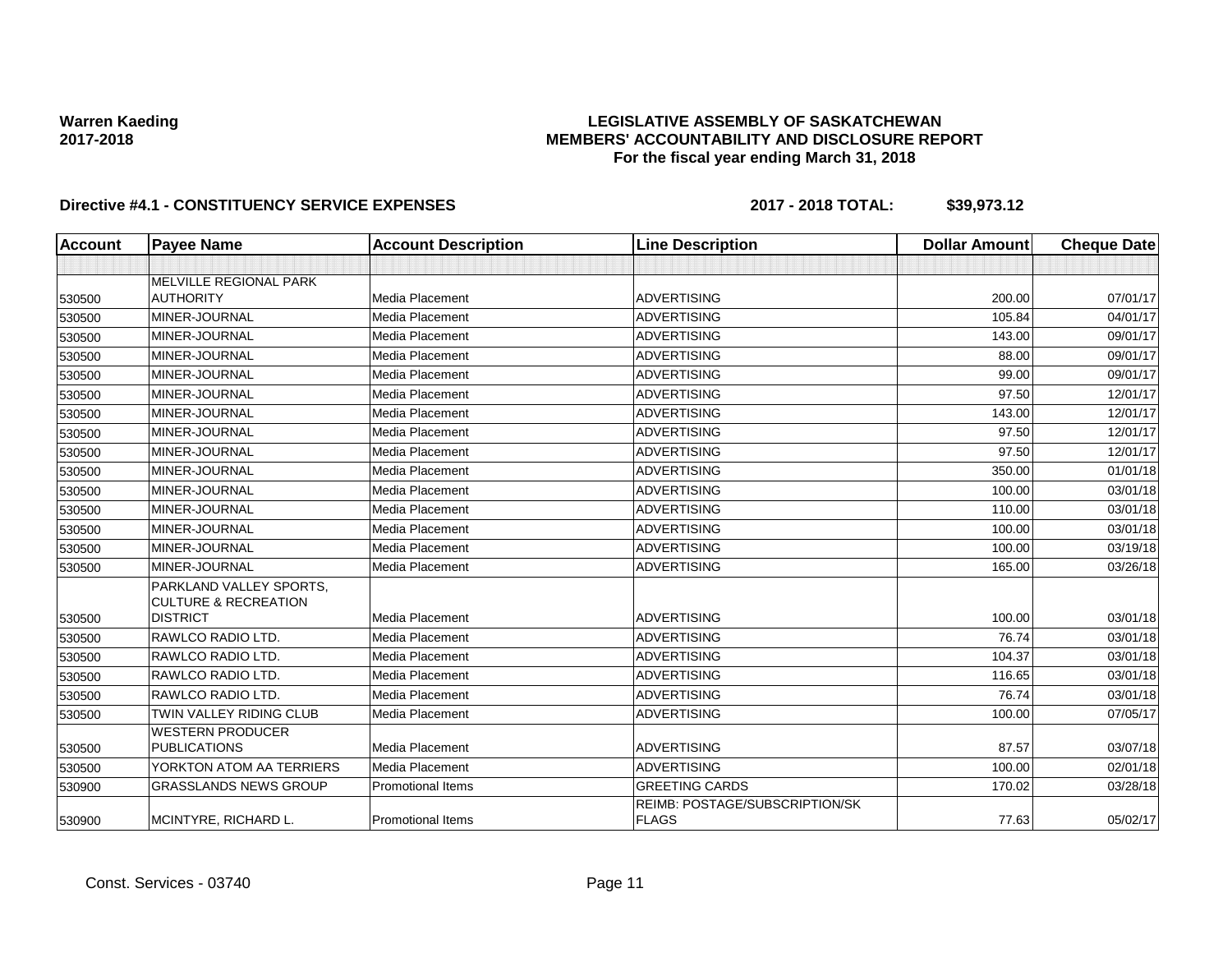### **LEGISLATIVE ASSEMBLY OF SASKATCHEWAN MEMBERS' ACCOUNTABILITY AND DISCLOSURE REPORT For the fiscal year ending March 31, 2018**

| <b>Account</b> | <b>Payee Name</b>                  | <b>Account Description</b>                                               | <b>Line Description</b>                        | <b>Dollar Amount</b> | <b>Cheque Date</b> |
|----------------|------------------------------------|--------------------------------------------------------------------------|------------------------------------------------|----------------------|--------------------|
|                |                                    |                                                                          |                                                |                      |                    |
| 530900         | MCINTYRE, RICHARD L.               | <b>Promotional Items</b>                                                 | <b>OFFICE SUPPLIES/FLAGS</b>                   | 44.36                | 07/01/17           |
| 530900         | MCINTYRE, RICHARD L.               | <b>Promotional Items</b>                                                 | <b>REIMB: WREATH &amp; POSTAGE</b>             | 25.00                | 02/10/18           |
| 530900         | MCINTYRE, RICHARD L.               | <b>Promotional Items</b>                                                 | REIMB: SASKATCHEWAN FLAGS                      | 55.45                | 03/21/18           |
| 530900         | <b>TREASURE HOUSE IMPORTS LTD.</b> | <b>Promotional Items</b>                                                 | <b>SASKATCHEWAN PINS</b>                       | 198.00               | 10/01/17           |
| 542000         | MCINTYRE, RICHARD L.               | Travel                                                                   | C.A. TRAVEL APRIL 2017                         | 156.76               | 04/18/17           |
| 542000         | MCINTYRE, RICHARD L.               | Travel                                                                   | C.A. TRAVEL JUNE 2017                          | 142.49               | 07/01/17           |
| 542000         | MCINTYRE, RICHARD L.               | Travel                                                                   | C.A. TRAVEL JUL 17&AUG 22, 2017                | 109.22               | 09/01/17           |
| 542000         | MCINTYRE, RICHARD L.               | Travel                                                                   | C.A. TRAVEL NOV 3-DEC 5, 2017                  | 172.60               | 12/05/17           |
| 542000         | MCINTYRE, RICHARD L.               | Travel                                                                   | C.A. TRAVEL JANUARY 18-23, 2018                | 206.33               | 02/09/18           |
| 542000         | MCINTYRE, RICHARD L.               | Travel                                                                   | C.A. TRAVEL MARCH 8-20, 2018                   | 150.01               | 03/20/18           |
| 543201         | KAEDING, WARREN                    | Deputy Minister/Ministry Head Business<br>Expenses - Refreshments        | <b>REIMB: STUDENT DRINKS</b>                   | 37.10                | 01/01/18           |
| 543201         | LEGISLATIVE FOOD SERVICE           | Deputy Minister/Ministry Head Business<br>Expenses - Refreshments        | <b>STUDENT DRINKS</b>                          | 50.00                | 04/10/17           |
| 543201         | LEGISLATIVE FOOD SERVICE           | Deputy Minister/Ministry Head Business<br><b>Expenses - Refreshments</b> | <b>STUDENT DRINKS</b>                          | 38.16                | 05/01/17           |
| 543201         | LEGISLATIVE FOOD SERVICE           | Deputy Minister/Ministry Head Business<br><b>Expenses - Refreshments</b> | <b>STUDENT DRINKS</b>                          | 43.46                | 07/01/17           |
| 550200         | FOUR-TOWN JOURNAL                  | Books, Mags and Ref Materials                                            | <b>SUBSCRIPTION</b>                            | 44.50                | 07/01/17           |
| 550200         | KAEDING, WARREN                    | Books, Mags and Ref Materials                                            | <b>REIMB: MOUSE/MAP</b>                        | 10.00                | 06/02/17           |
| 550200         | KAEDING, WARREN                    | Books, Mags and Ref Materials                                            | <b>REIMB: BOOK</b>                             | 21.15                | 08/01/17           |
| 550200         | KAEDING, WARREN                    | Books, Mags and Ref Materials                                            | <b>REIMB: 1YR SUBSCRIPTION RENEWAL</b>         | 164.85               | 08/15/17           |
| 550200         | MCINTYRE, RICHARD L.               | Books, Mags and Ref Materials                                            | REIMB: POSTAGE/SUBSCRIPTION/SK<br><b>FLAGS</b> | 86.10                | 05/02/17           |
| 555000         | KAEDING, WARREN                    | Other Material and Supplies                                              | REIMB: POSTAGE/OFFICE SUPPLIES                 | 13.89                | 08/01/17           |
| 555000         | KAEDING, WARREN                    | <b>Other Material and Supplies</b>                                       | <b>REIMB: MISC. &amp; OFFICE SUPPLIES</b>      | 35.47                | 10/03/17           |
| 555000         | KAEDING, WARREN                    | Other Material and Supplies                                              | <b>REIMB: PRINTING &amp; OFFICE SUPPLIES</b>   | 5.87                 | 12/01/17           |
| 555000         | MCINTYRE, RICHARD L.               | Other Material and Supplies                                              | OFFICE SUPPLIES/FLAGS                          | 11.10                | 07/01/17           |
| 555000         | MCINTYRE, RICHARD L.               | <b>Other Material and Supplies</b>                                       | <b>REIMB: POSTAGE &amp; OFFICE SUPPLIES</b>    | 96.25                | 12/11/17           |
| 555000         | <b>STAPLES BUSINESS DEPOT</b>      | Other Material and Supplies                                              | OFFICE SUPPLIES 50096                          | 47.45                | 06/01/17           |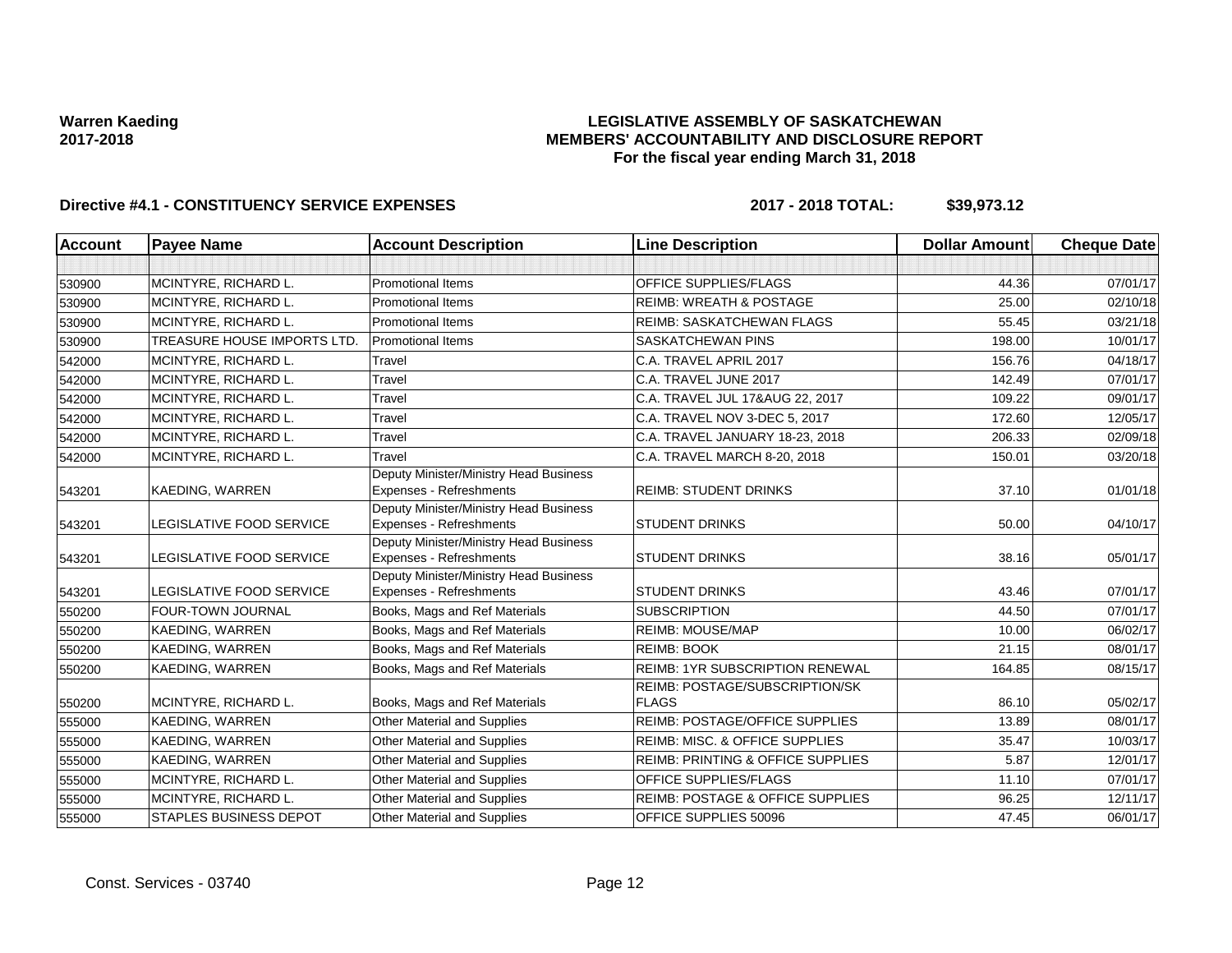### **LEGISLATIVE ASSEMBLY OF SASKATCHEWAN MEMBERS' ACCOUNTABILITY AND DISCLOSURE REPORT For the fiscal year ending March 31, 2018**

| <b>IAccount</b> | <b>IPavee Name</b>             | <b>Account Description</b>                  | <b>Line Description</b>   | <b>Dollar Amountl</b> | <b>Cheque Datel</b> |
|-----------------|--------------------------------|---------------------------------------------|---------------------------|-----------------------|---------------------|
|                 |                                |                                             |                           |                       |                     |
| 564300          | <b>ICARETEK COMPUTERS</b>      | Computer Hardware - Exp.                    | <b>BACKUP DISK</b>        | 132.45                | 06/15/17            |
| 564300          | KAEDING, WARREN                | Computer Hardware - Exp.                    | <b>REIMB: MOUSE/MAP</b>   | 27.95                 | 06/02/17            |
| 564300          | <b>ISTAPLES BUSINESS DEPOT</b> | Computer Hardware - Exp.                    | MONITORS 50096            | 435.69                | 06/01/17            |
| 565200          | <b>ISTAPLES BUSINESS DEPOT</b> | <b>Office Furniture and Equipment - Exp</b> | <b>50096 AIR PURIFIER</b> | 169.59                | 02/01/18            |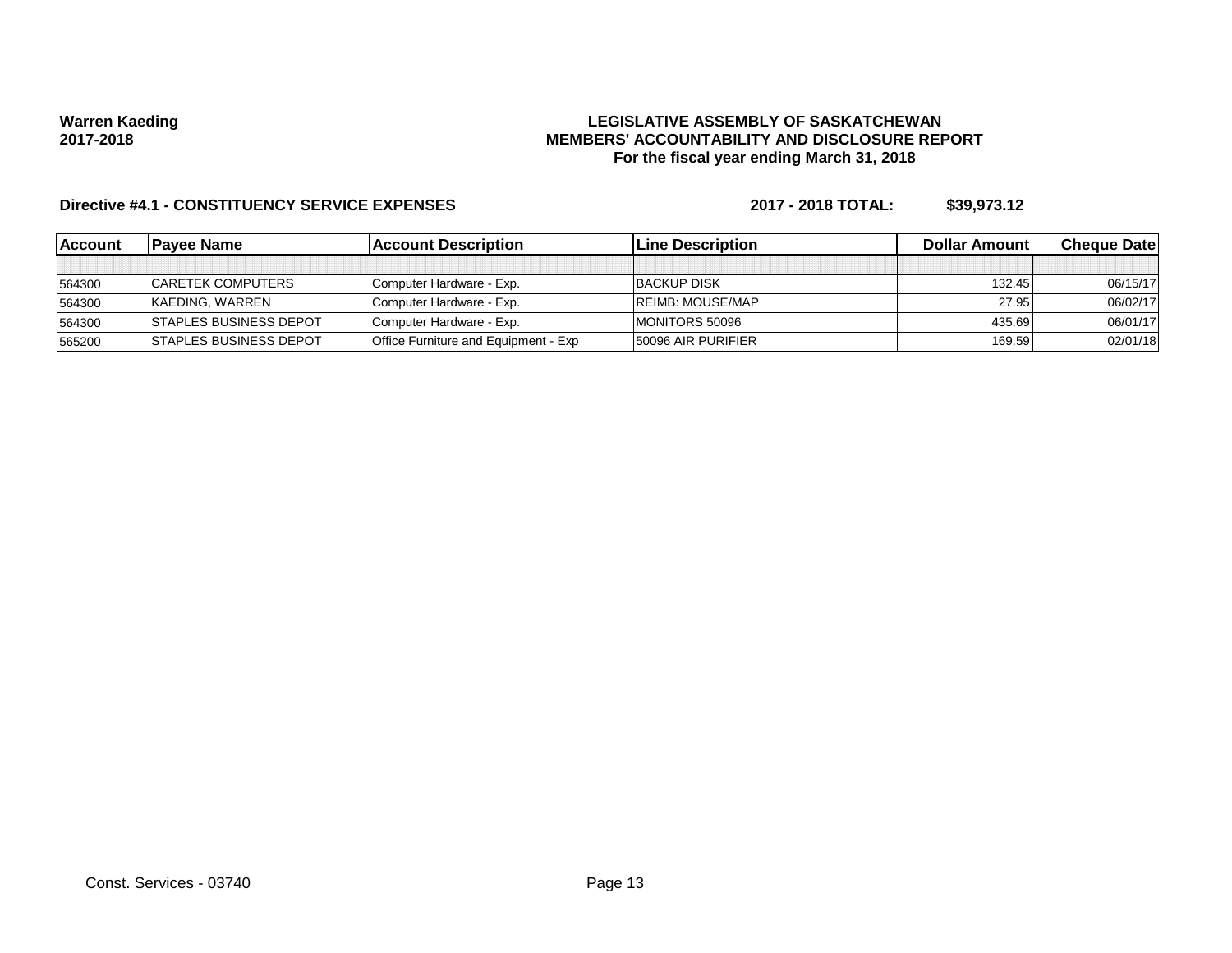### **LEGISLATIVE ASSEMBLY OF SASKATCHEWAN MEMBERS' ACCOUNTABILITY AND DISCLOSURE REPORT For the fiscal year ending March 31, 2018**

## Directive #6 - CONSTITUENCY ASSISTANT EXPENSES 2017 - 2018 TOTAL: \$50,092.80

| <b>Account</b> | <b>Payee Name</b>    | <b>Account Description</b>                    | <b>Dollar Amount</b> | <b>Cheque Date</b> |
|----------------|----------------------|-----------------------------------------------|----------------------|--------------------|
|                |                      |                                               |                      |                    |
| 513000         | MCINTYRE, RICHARD L. | Out-of-Scope Permanent                        | 2,598.29             | 04/11/17           |
| 513000         | MCINTYRE, RICHARD L. | Out-of-Scope Permanent                        | $-2,598.29$          | 04/11/17           |
| 513000         | MCINTYRE, RICHARD L. | Out-of-Scope Permanent                        | 1920                 | 04/25/17           |
| 513000         | MCINTYRE, RICHARD L. | Out-of-Scope Permanent                        | 1,920.00             | 05/09/17           |
| 513000         | MCINTYRE, RICHARD L. | Out-of-Scope Permanent                        | 1920                 | 05/24/17           |
| 513000         | MCINTYRE, RICHARD L. | Out-of-Scope Permanent                        | 1,920.00             | 06/06/17           |
| 513000         | MCINTYRE, RICHARD L. | Out-of-Scope Permanent                        | 1,920.00             | 06/20/17           |
| 513000         | MCINTYRE, RICHARD L. | Out-of-Scope Permanent                        | 1,920.00             | 07/05/17           |
| 513000         | MCINTYRE, RICHARD L. | Out-of-Scope Permanent                        | 1,920.00             | 07/18/17           |
| 513000         | MCINTYRE, RICHARD L. | Out-of-Scope Permanent                        | 1,920.00             | 08/01/17           |
| 513000         | MCINTYRE, RICHARD L. | Out-of-Scope Permanent                        | 1,920.00             | 08/15/17           |
| 513000         | MCINTYRE, RICHARD L. | Out-of-Scope Permanent                        | 1,920.00             | 08/29/17           |
| 513000         | MCINTYRE, RICHARD L. | Out-of-Scope Permanent                        | 1440                 | 09/12/17           |
| 513000         | MCINTYRE, RICHARD L. | Out-of-Scope Permanent                        | 1,440.00             | 09/26/17           |
| 513000         | MCINTYRE, RICHARD L. | Out-of-Scope Permanent                        | 960                  | 10/11/17           |
| 513000         | MCINTYRE, RICHARD L. | Out-of-Scope Permanent                        | 1,200.00             | 10/24/17           |
| 513000         | MCINTYRE, RICHARD L. | Out-of-Scope Permanent                        | 1,920.00             | 11/07/17           |
| 513000         | MCINTYRE, RICHARD L. | Out-of-Scope Permanent                        | 1,920.00             | 11/21/17           |
| 513000         | MCINTYRE, RICHARD L. | Out-of-Scope Permanent                        | 1,920.00             | 12/05/17           |
| 513000         | MCINTYRE, RICHARD L. | Out-of-Scope Permanent                        | 1,920.00             | 12/19/17           |
| 513000         | MCINTYRE, RICHARD L. | Out-of-Scope Permanent                        | 1,920.00             | 01/03/18           |
| 513000         | MCINTYRE, RICHARD L. | Out-of-Scope Permanent                        | 1680                 | 01/16/18           |
| 513000         | MCINTYRE, RICHARD L. | Out-of-Scope Permanent                        | 1920                 | 02/01/18           |
| 513000         | MCINTYRE, RICHARD L. | Out-of-Scope Permanent                        | 1,920.00             | 02/13/18           |
| 513000         | MCINTYRE, RICHARD L. | Out-of-Scope Permanent                        | 1,920.00             | 03/01/18           |
| 513000         | MCINTYRE, RICHARD L. | Out-of-Scope Permanent                        | 1,920.00             | 03/13/18           |
| 513000         | MCINTYRE, RICHARD L. | Out-of-Scope Permanent                        | 1,920.00             | 03/27/18           |
| 513000         | MCINTYRE, RICHARD L. | Out-of-Scope Permanent                        | 4,972.80             | 04/10/18           |
| 519900         | None (Default)       | Change in Y/E Accrued Empl Leave Entitlements | $-1200$              | 04/19/17           |